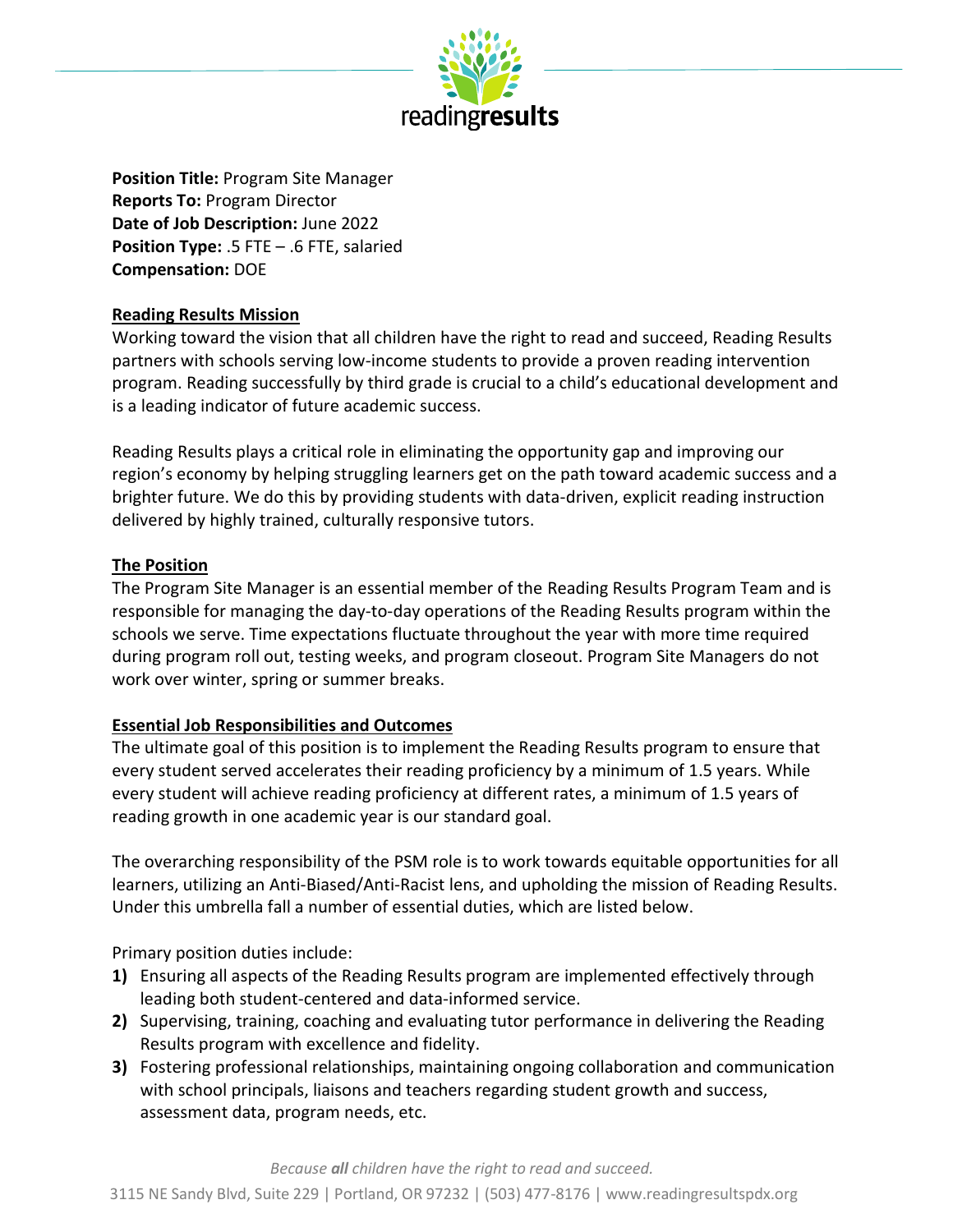Other position duties include:

- Ensuring each student is accelerating reading growth at an adequate pace through:
	- $\circ$  supporting tutors in using assessments and other student information to guide instruction
	- o ensuring tutor and student match is effective
	- o regularly evaluating reading growth
	- o ensuring that designated materials and resources are utilized
	- o identifying student-specific interventions.
- Reviewing student growth and success to determine how to best coach tutors in program delivery and to discern appropriate student placement and supports.
- Coordinating facilities, materials, schedules, and supplies necessary for both tutors and students.
- Staying apprised of current evidence-based literacy practices.
- Tracking student data, administering and analyzing pre, mid, and post assessments and progress monitoring in collaboration with colleagues.
- Problem-solving school site-specific issues/concerns with the support of the Program Director and Executive Director.
- Cultivating personal learning by actively engaging in the Reading Results continuous improvement model and ongoing ABAR work.

## **Education, Experience and Core Competencies**:

### **Minimum Education Required**:

- Bachelor's in Education or relevant course of study
- Reading endorsement and/or proven success in teaching reading/literacy
- Other relevant educational experience may be considered

### **Minimum Experience/Skills Required:**

- 4+ years' experience in relevant field/s: teaching, supervision, non-profit, administration, working with children or other relevant experience
- Mastery of concepts of early learning/literacy skills attainment
- Excellent communication skills both written and verbal to inform varying audiences
- Excellent computer skills
- Experience working collaboratively with school administration and teachers
- Comfortable exercising supervisory role over adults
- Other relevant professional experience may be considered

### **Preferred Education/Experience:**

- Master's in Education or relevant course of study
- Experience supervising adult employees
- Experience promoting ABAR work and ensuring inclusive spaces are developed and maintained

### **Core Competencies:**